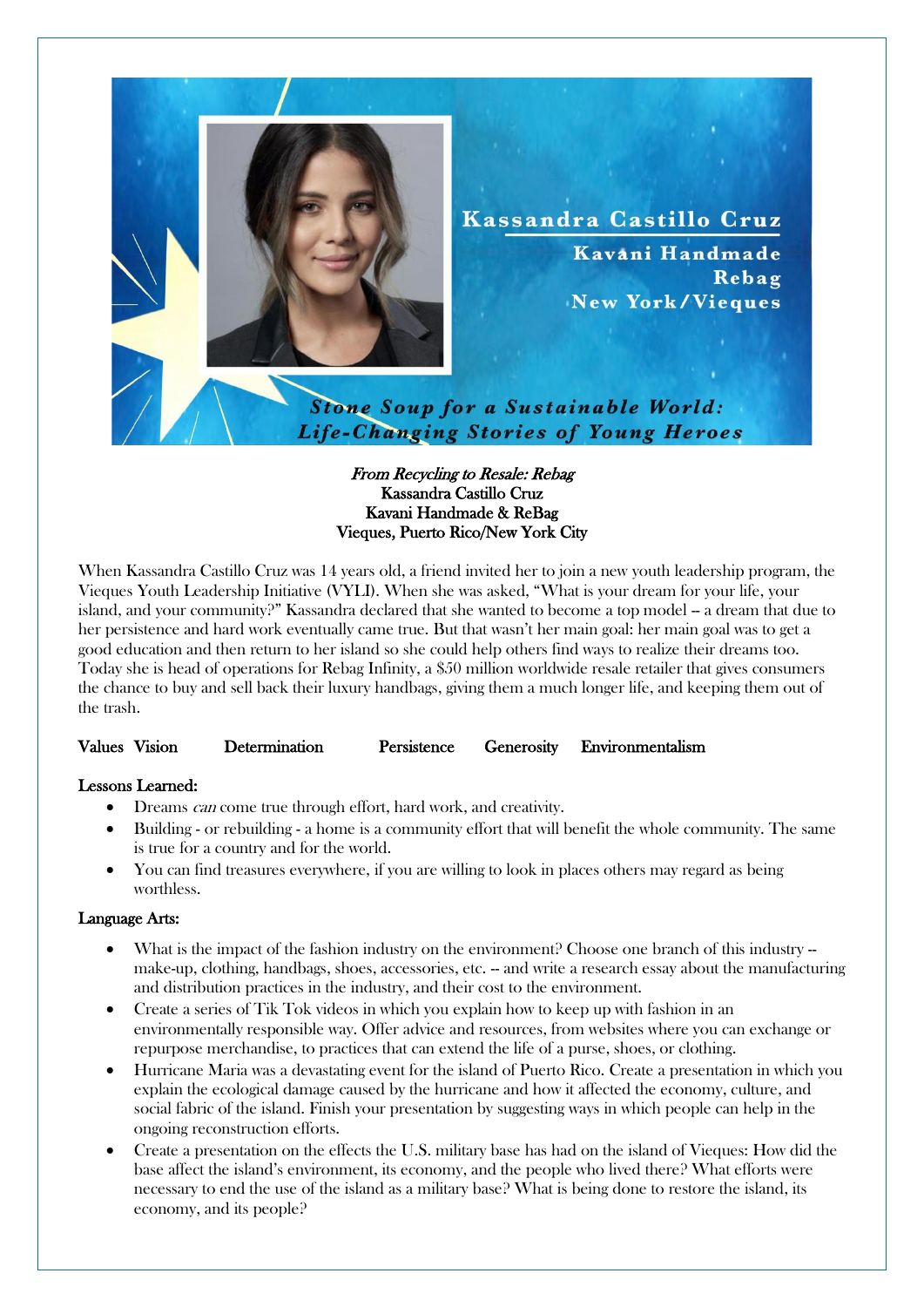## **STEM Activities:**

- Even if you aren't interested in fashion or shopping, you are part of the fashion industry because you wear clothing every day, and will buy and wear a large number of clothes throughout your lifetime. Many natural resources are used to produce our clothes. Watch this [video on the lifecycle of a basic t-shirt.](https://www.youtube.com/watch?v=BiSYoeqb_VY) How can the industry be regulated to be more sustainable?
- Collect data about your clothing at home, then use the data you collected to calculate approximately how many resources went into making the clothes (water, land, and carbon). How much of the world's resources have gone into creating the clothes you don't wear? What could you do with them to keep them in use and to minimize their environmental impact?
- In September 2017, Hurricane Maria became regarded as the worst natural disaster to ever hit Puerto Rico, causing billions of dollars' worth of damages and leaving many of its people without power. In this activity, students will investigate the connection between climate change and extreme weather events. What are some ways that the fashion industry and consumer habits are contributing to climate change, and ultimately the formation of some of these natural disasters?

## Sustainability Innovations:

- These companies have followed paths similar to Kassandra's, by developing sustainable advancements in the fashion industry:
	- o [Mango Materials](https://www.mangomaterials.com/) produces bio-polyester that can be used as an alternative to the polyester currently being used in the fashion industry.
	- o [Orange Fiber](http://orangefiber.it/en/) is an Italian-based company that created the first sustainable fabric by reusing citrus-based by-products.
	- o [Paptic](https://paptic.com/) uses sustainably sourced wood fibers to create a sustainable alternative to the plastic used in packaging.
	- o [BioGlitz](https://www.bioglitz.co/) is a company that has created the world's first biodegradable glitter.
- In addition to sustainable products, some companies have also pledged to take action in their communities and help the environment. [Patagonia](https://www.patagonia.com/our-footprint/) is one of the global leaders among businesses who prioritize the materials they use, and environmental and social responsibility programs.
- The world of fashion needs more companies to promote reuse and sustainability within the industry. This article by [The Good Trade](https://www.thegoodtrade.com/features/how-to-recycle-and-repurpose-clothing) highlights 10 impactful ways to recycle and repurpose clothing.

# Sustainable Career Pathways

- **Reused Retail.** Did you kno[w there are more than 25,000 resale stores in the United States,](https://www.census.gov/newsroom/stories/thrift-store-day.html) and that selling used stuff is an \$18 billion industry? Reselling is not only a useful business, but a sustainable one too--helping to keep good clothing, furniture, books, and other items out of the garbage and in people's hands and homes. Working for a company like ReBag or ThredUp, setting up a consignment store, or managing a thrift shop are all good ways to help your community and the planet. Curious to learn more? [Here's an article about what it's like to work at a thrift store](https://www.mentalfloss.com/article/625945/thermacell-mosquito-repellent-lantern?utm_content=infinitescroll1).
- Resilience Officer. As climate change intensifies, more cities, regions, and islands have hired chief resilience officers (CROs) to oversee adaptation to and mitigation of the effects of climate change, such as hurricanes, coastal flooding, fires, and increased migration. If this sounds interesting to you, read more [about what CROs do here.](https://www.rockefellerfoundation.org/blog/what-a-chief-resilience-officer-does/)
- **Sustainable Fashion Industry.** New clothes will continue to be made, of course, but they can be made sustainably. Materials like organic cotton or recycled plastics can be used, and designed in a way that the clothing at the end of its (ideally long) lifespan can be recycled or composted (for example, by not mixing natural and synthetic fibers). [Here is a great introduction to the field.](https://en.wikipedia.org/wiki/Sustainable_fashion) And [an article on the many ways](https://www.thegoodtrade.com/features/sustainable-fashion-jobs)  [sustainability is shaping the future of the fashion industry.](https://www.thegoodtrade.com/features/sustainable-fashion-jobs)

Call to Action: Invest in young people to help them realize their dreams. Visit the Vieques Youth Leadership Initiative: [www.vyli.org.](http://www.vyli.org/) Check out Kassandra's company on Instagram: kavani\_handmade.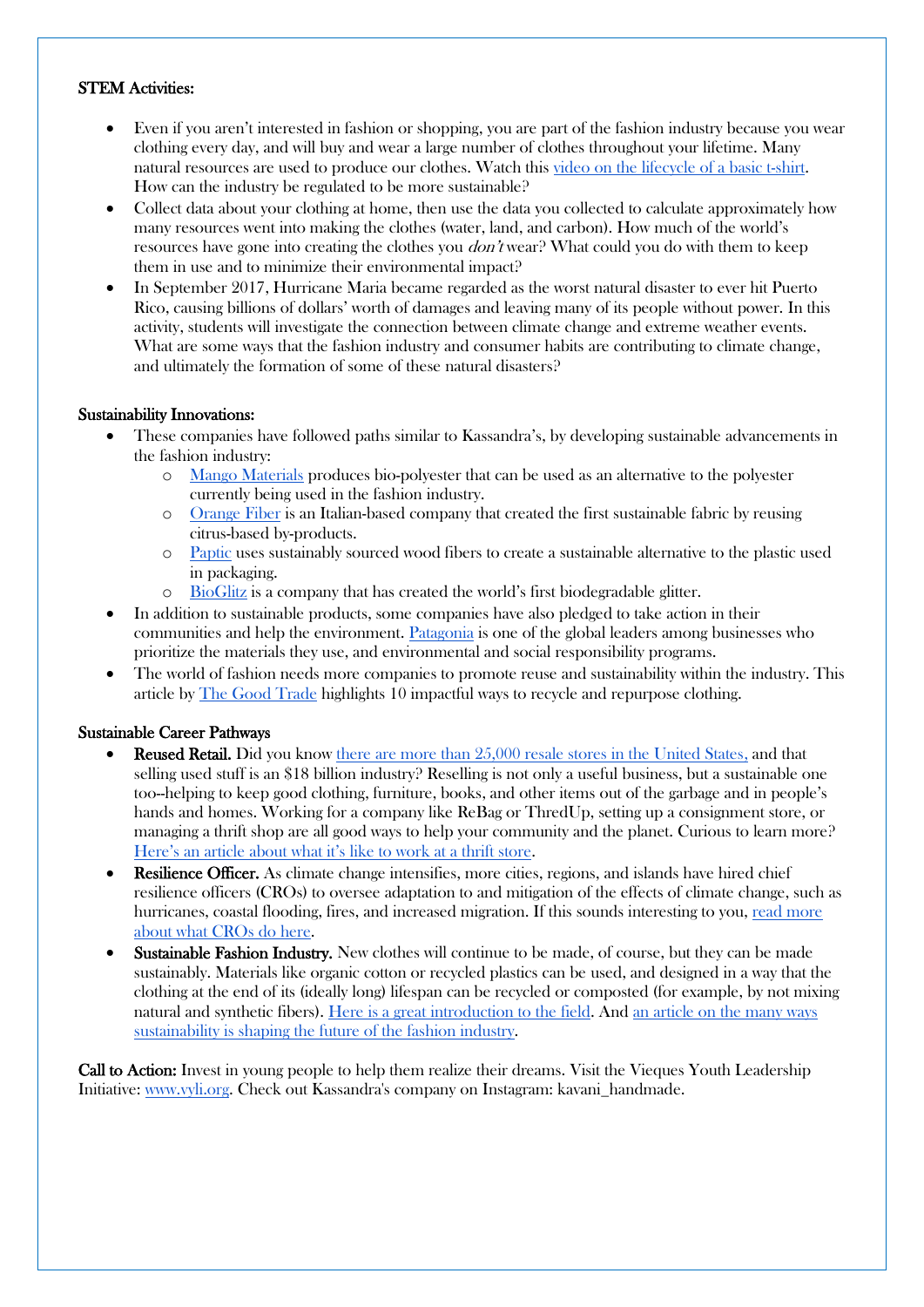### Standards

## California:

- ELA
- RI.11-12.7: Integrate and evaluate multiple sources of information presented in different media or formats (e.g., visually, quantitatively) as well as in words in order to address a question or solve a problem.
- RST.11–12.7: Integrate and evaluate multiple sources of information presented in diverse formats and media (e.g., quantitative data, video, multimedia) in order to address a question or solve a problem.
- SL.11-12.1: Initiate and participate effectively in a range of collaborative discussions (one-on- one, in groups, and teacher-led) with diverse partners on grades 11–12 topics, texts, and issues, building on others' ideas and expressing their own clearly and persuasively. a. Come to discussions prepared, having read and researched material under study; explicitly draw on that preparation by referring to evidence from texts and other research on the topic or issue to stimulate a thoughtful, well-reasoned exchange of ideas. b. Work with peers to promote civil, democratic discussions and decision-making, set clear goals and deadlines, and establish individual roles as needed. c. Propel conversations by posing and responding to questions that probe reasoning and evidence; ensure a hearing for a full range of positions on a topic or issue; clarify, verify, or challenge ideas and conclusions; and promote divergent and creative perspectives. d. Respond thoughtfully to diverse perspectives; synthesize comments, claims, and evidence made on all sides of an issue; resolve contradictions when possible; and determine what additional information or research is required to deepen the investigation or complete the task.
- SL.11-12.2: Integrate multiple sources of information presented in diverse formats and media (e.g., visually, quantitatively, orally) in order to make informed decisions and solve problems, evaluating the credibility and accuracy of each source and noting any discrepancies among the data.
- SL.11-12.4: Present information, findings, and supporting evidence (e.g., reflective, historical investigation, response to literature presentations), conveying a clear and distinct perspective and a logical argument, such that listeners can follow the line of reasoning, alternative or opposing perspectives are addressed, and the organization, development, substance, and style are appropriate to purpose, audience, and a range of formal and informal tasks. Use appropriate eye contact, adequate volume, and clear pronunciation. CA a. Plan and deliver a reflective narrative that: explores the significance of a personal experience, event, or concern; uses sensory language to convey a vivid picture; includes appropriate narrative techniques (e.g., dialogue, pacing, description); and draws comparisons between the specific incident and broader themes. (11th or 12th grade) CA b. Plan and present an argument that: supports a precise claim; provides a logical sequence for claims, counterclaims, and evidence; uses rhetorical devices to support assertions (e.g., analogy, appeal to logic through reasoning, appeal to emotion or ethical belief); uses varied syntax to link major sections of the presentation to create cohesion and clarity; and provides a concluding statement that supports the argument presented. (11th or 12th grade) CA
- SL.11-12.5: Make strategic use of digital media (e.g., textual, graphical, audio, visual, and interactive elements) in presentations to enhance understanding of findings, reasoning, and evidence and to add interest.
- W.11-12.1: Write arguments to support claims in an analysis of substantive topics or texts, using valid reasoning and relevant and sufficient evidence. a. Introduce precise, knowledgeable claim(s), establish the significance of the claim(s), distinguish the claim(s) from alternate or opposing claims, and create an organization that logically sequences claim(s), counterclaims, reasons, and evidence. b. Develop claim(s) and counterclaims fairly and thoroughly, supplying the most relevant evidence for each while pointing out the strengths and limitations of both in a manner that anticipates the audience's knowledge level, concerns, values, and possible biases. c. Use words, phrases, and clauses as well as varied syntax to link the major sections of the text, create cohesion, and clarify the relationships between claim(s) and reasons, between reasons and evidence, and between claim(s) and counterclaims. d. Establish and maintain a formal style and objective tone while attending to the norms and conventions of the discipline in which they are writing. e. Provide a concluding statement or section that follows from and supports the argument presented. f. Use specific rhetorical devices to support assertions (e.g., appeal to logic through reasoning; appeal to emotion or ethical belief; relate a personal anecdote, case study, or analogy). CA
- W.11-12.2: Write informative/explanatory texts to examine and convey complex ideas, concepts, and information clearly and accurately through the effective selection, organization, and analysis of content. a. Introduce a topic or thesis statement; organize complex ideas, concepts, and information so that each new element builds on that which precedes it to create a unified whole; include formatting (e.g., headings), graphics (e.g., figures, tables), and multimedia when useful to aiding comprehension. CA b. Develop the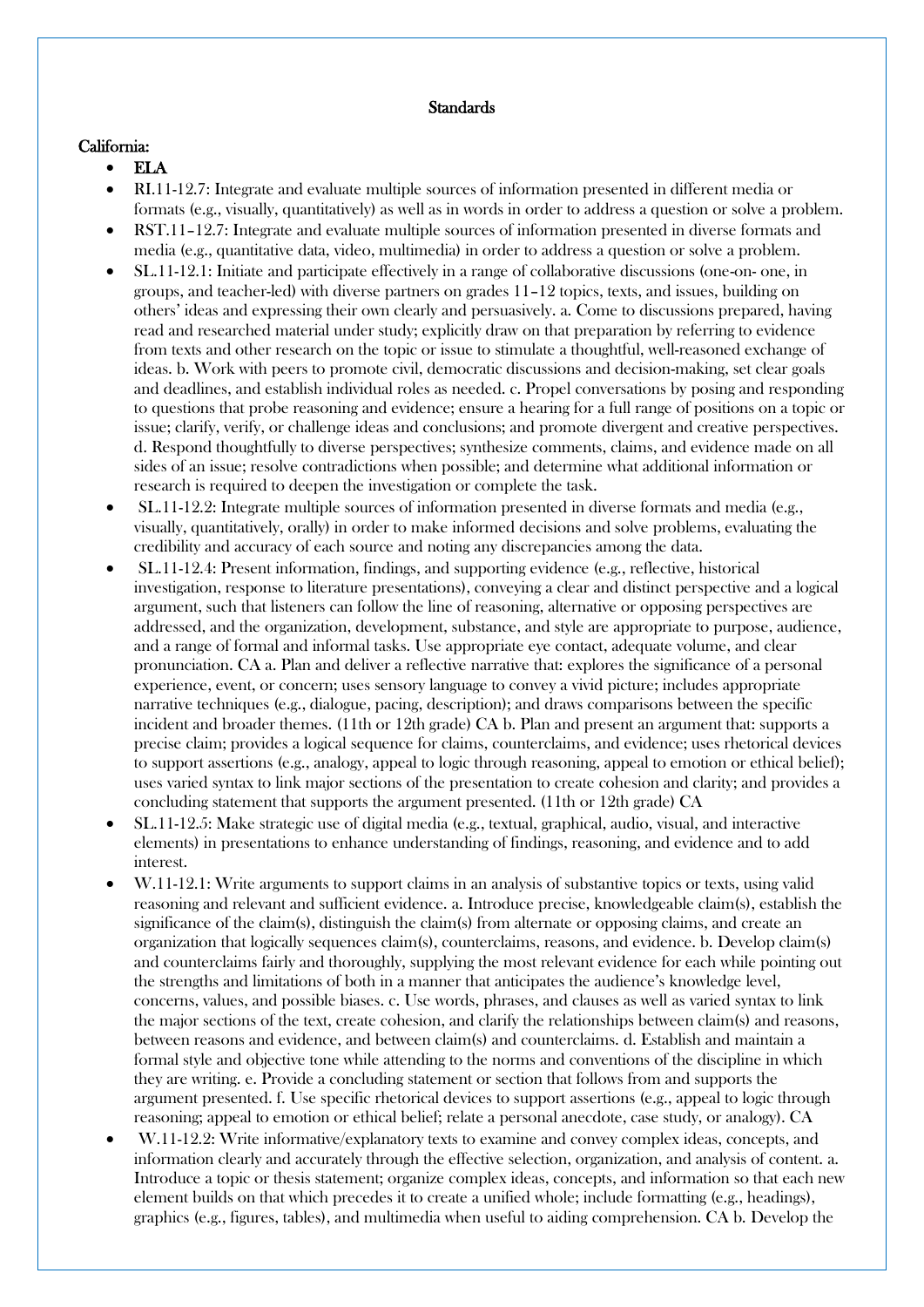topic thoroughly by selecting the most significant and relevant facts, extended definitions, concrete details, quotations, or other information and examples appropriate to the audience's knowledge of the topic. c. Use appropriate and varied transitions and syntax to link the major sections of the text, create cohesion, and clarify the relationships among complex ideas and concepts. d. Use precise language, domain-specific vocabulary, and techniques such as metaphor, simile, and analogy to manage the complexity of the topic. e. Establish and maintain a formal style and objective tone while attending to the norms and conventions of the discipline in which they are writing. f. Provide a concluding statement or section that follows from and supports the information or explanation presented (e.g., articulating implications or the significance of the topic).

- W.11-12.7: Conduct short as well as more sustained research projects to answer a question (including a self-generated question) or solve a problem; narrow or broaden the inquiry when appropriate; synthesize multiple sources on the subject, demonstrating understanding of the subject under investigation.
- W.11-12.10: Write routinely over extended time frames (time for research, reflection, and revision) and shorter time frames (a single sitting or a day or two) for a range of tasks, purposes, and audiences.

# • STEM

- HS-ESS3-2: Evaluate competing design solutions for minimizing impacts of developing and using energy and mineral resources, and conserving and recycling those resources, based on economic, social, and environmental cost-benefit ratios. Clarification Statement: Examples include developing best practices for agricultural soil use, mining (for metals, coal, tar sands, and oil shales), and pumping (for petroleum and natural gas).
- HS-ESS3-4: Evaluate or refine a technological solution that reduces impacts of human activities on natural systems.
- HS-ETS1-1: Analyze a major global challenge to specify qualitative and quantitative criteria and constraints for solutions that account for societal needs and wants.
- HS-ETS1-3: Evaluate a solution to a complex real-world problem based on prioritized criteria and tradeoffs that account for a range of constraints, including cost, safety, reliability, aesthetics, and maintenance, as well as social, cultural, and environmental impacts.

### Massachusetts:

- RI.11-12.3: Analyze a complex set of ideas or sequence of events and explain how specific individuals, ideas, or events interact and develop over the course of the text.
- RI.11-12.7: Integrate and evaluate multiple sources of information presented in different media or formats (e.g., in charts, graphs, photographs, videos, or maps) as well as in words in order to address a question or solve a problem.
- RCA-H.11-12.1: Cite specific textual evidence to support analysis of primary and secondary sources, connecting insights gained from specific details to an understanding of the text as a whole.
- RCA-H.11-12.7: Integrate and evaluate multiple sources of information presented in diverse formats and media (e.g., visually, quantitatively, as well as in words) in order to address a question or solve a problem.
- RCA-H.11-12.9: Integrate information from diverse sources, both primary and secondary, into a coherent understanding of an idea or event, noting discrepancies among sources.
- SL.11-12.2: Integrate multiple sources of information presented in diverse formats and media (e.g., visually, quantitatively, orally) in order to make informed decisions and solve problems, evaluating the credibility and accuracy of each source and noting any discrepancies among the data.
- SL.11-12.4: Present information, findings, and supporting evidence, conveying a clear and distinct perspective, such that listeners can follow the line of reasoning, alternative or opposing perspectives are addressed, and the organization, development, vocabulary, substance, and style are appropriate to purpose, audience and a range of formal and informal tasks. (See grades 11-12 Language Standards 4-6 for specific expectations regarding vocabulary.)
- SL.11-12.5: Make strategic use of digital media (e.g., audio, visual, and interactive elements) in presentations to enhance understanding of findings, reasoning, and evidence and to add interest.
- W.11-12.1: Write arguments (e.g., essays, letters to the editor, advocacy speeches) to support claims in an analysis of substantive topics or texts, using valid reasoning and relevant and sufficient evidence.
- W.11-12.1.a: Introduce precise, knowledgeable claim(s), establish the significance of the claim(s), distinguish the claim(s) from alternate or opposing claims, and create an organization that logically sequences claim(s), counterclaims, reasons, and evidence.